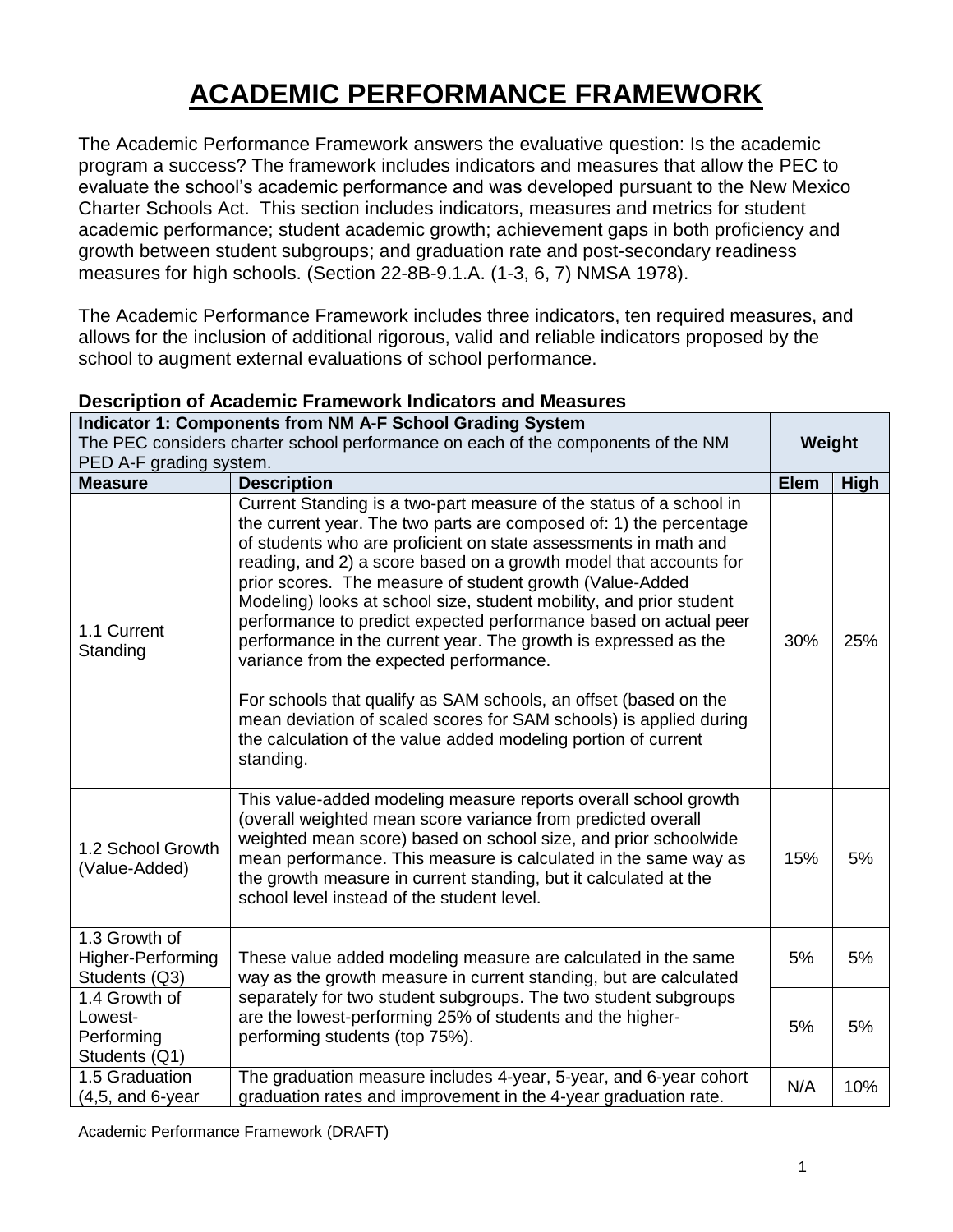| rates; value<br>added)                                 | Graduation rates are one-year lagged. That is, the rates that are                                                                                                                                                                                                                                                                                                                                                                                                                                                                                                                                                                                                                       |     |     |
|--------------------------------------------------------|-----------------------------------------------------------------------------------------------------------------------------------------------------------------------------------------------------------------------------------------------------------------------------------------------------------------------------------------------------------------------------------------------------------------------------------------------------------------------------------------------------------------------------------------------------------------------------------------------------------------------------------------------------------------------------------------|-----|-----|
|                                                        | published in the school grade report are for the cohort that graduated<br>by August 1 of the prior year. Students are expected to graduate in<br>four years, however rates are calculated for 5- and 6-year<br>graduates. Calculation of 4-year, 5-year, and 6-year cohort<br>graduation rates uses the Shared Accountability method, which<br>gives each school in which the student was enrolled in high school<br>proportional credit for their timely or lack of timely graduation.                                                                                                                                                                                                 |     |     |
|                                                        | Improvement in the 4-year graduation rate is based on the slope of<br>the 4-year graduation rates for the past three years. For schools that<br>have a 4-year graduation rate that is over 90%, all points are<br>awarded for graduation growth.                                                                                                                                                                                                                                                                                                                                                                                                                                        |     |     |
|                                                        | For schools that qualify as SAM schools, an auxiliary graduation rate<br>is computed using a senior completer method which includes only<br>12th grade students who are not members of the 4-year cohort. The<br>denominator is comprised of the count of 12th graders in the first<br>enrollment snapshot (40D). The numerator is derived from the count<br>of all non-cohort students who graduated by the end of the year<br>(EOY snapshot). Using this method, schools receive feedback on<br>their success in graduating returning dropouts and adults whose<br>cohort has long since aged from the system.                                                                        |     |     |
| 1.6 Career and<br>College<br><b>Readiness</b>          | College and Career Readiness (CCR) scores are determined by the<br>percentage of the prior year 4-year graduation cohort members (this<br>indicator is also are one-year lagged) who show evidence of<br>participating in college or career preparation, along with the<br>proportion of those students meeting a benchmark. This indicator is<br>also calculated using the shared accountability model.<br>High school students are expected to participate in at least one<br>college or career readiness program: 1) College entrance exams<br>(Accuplacer, ACT, ACT Aspire, Compass, PLAN, PSAT, SAT, or SAT<br>Subject Test) 2) Evidence that the student can pass a college-level | N/A | 10% |
|                                                        | course (Advanced Placement, Dual Credit, or IB) 3) Eligibility for an<br>industry-recognized certification (Career Technical Education) Points<br>are given separately for students' participation and for their success<br>in achieving targets.<br>SAM schools are allowed use of additional indicators including<br>ASVAB, WorkKeys, and TABE.                                                                                                                                                                                                                                                                                                                                       |     |     |
| 1.7 Opportunity to<br>Learn<br>(Attendance,<br>Survey) | Opportunity to Learn (OTL) represents the learning environment<br>schools provide. It is determined from student attendance and<br>scores on a student or parent survey administered annually.                                                                                                                                                                                                                                                                                                                                                                                                                                                                                          |     |     |
|                                                        | The expected attendance rate is 95%. Schools that have higher<br>than a 95% attendance rate can earn more than the total number of<br>points available.                                                                                                                                                                                                                                                                                                                                                                                                                                                                                                                                 | 5%  | 5%  |
|                                                        | The survey measures the extent to which classroom teachers<br>demonstrate instructional practices known to facilitate student                                                                                                                                                                                                                                                                                                                                                                                                                                                                                                                                                           |     |     |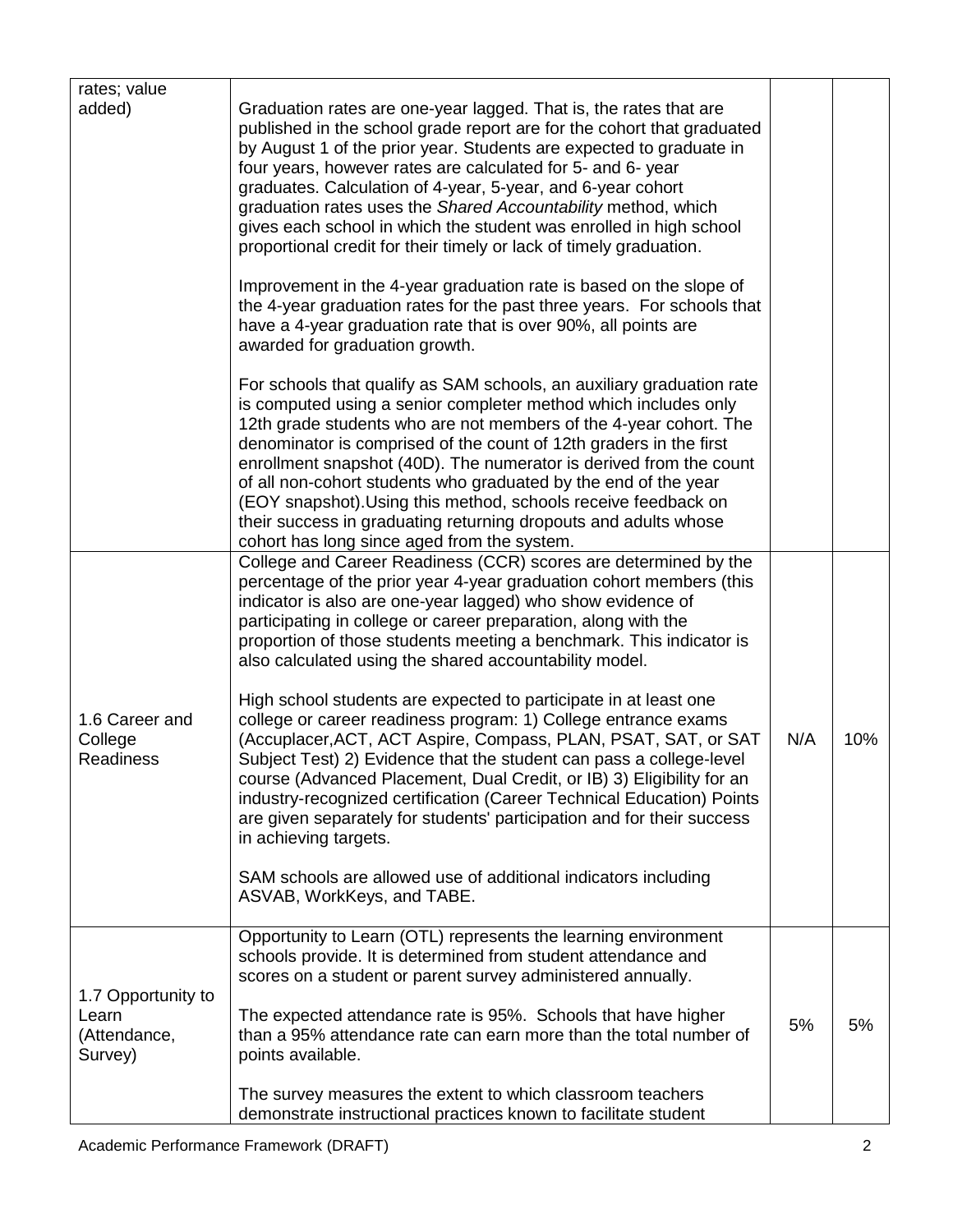| learning. Students answer survey questions on topics such as<br>classroom teaching and expectations of students. The survey<br>contains 10 questions with answers from 0 (Never) to 5 (Always) for<br>a maximum score of 50. For students in grades KN-2, a parent or<br>family member completes the survey. The expected average score is<br>45 points, schools that earn more than 45 points can earn more than<br>the total number of available points. |
|------------------------------------------------------------------------------------------------------------------------------------------------------------------------------------------------------------------------------------------------------------------------------------------------------------------------------------------------------------------------------------------------------------------------------------------------------------|
| Source: New Mexico PED A-F School Grading Technical Guide                                                                                                                                                                                                                                                                                                                                                                                                  |

| <b>Indicator 2: Subgroup Performance</b><br>Subgroup measures are based on the school's relative performance (statewide percentile<br>rank) compared to all NM public schools serving the same grades. Points assigned for<br>each subgroup are averaged to calculate overall points for measures 2.1, 2.2, and 2.3. |                                                                                                                                                                  |             | Weight  |  |
|----------------------------------------------------------------------------------------------------------------------------------------------------------------------------------------------------------------------------------------------------------------------------------------------------------------------|------------------------------------------------------------------------------------------------------------------------------------------------------------------|-------------|---------|--|
| <b>Measure</b>                                                                                                                                                                                                                                                                                                       | <b>Description</b>                                                                                                                                               | <b>Elem</b> | High    |  |
| 2.1 Subgroup<br>Growth of Higher-<br>Performing<br>Students (Q3)                                                                                                                                                                                                                                                     | Schools are compared to all schools statewide serving the same<br>grade levels, based on the A-F Student Growth results calculated by<br>NM PED for Q3 students. | 10%         | $7.5\%$ |  |
| 2.2 Subgroup<br>Growth of<br>Lowest-<br>Performing<br>Students (Q1)                                                                                                                                                                                                                                                  | Schools are compared to all schools statewide serving the same<br>grade levels, based on the A-F Student Growth results calculated by<br>NM PED for Q1 students. | 10%         | 7.5%    |  |
| 2.3 Subgroup<br>Proficiency                                                                                                                                                                                                                                                                                          | Schools are compared to all schools statewide serving the same<br>grade levels, based on subgroup proficiency rates for all eligible<br>subgroups.               | 10%         | 10%     |  |

| <b>Indicator 3: School-Specific Goals</b><br>The performance framework allows for the inclusion of additional rigorous, valid<br>and reliable indicators (as determined by the chartering authority) proposed by a<br>charter school to augment external evaluations of its performance. (Section C of<br>22-8B-9.1(C) NMSA 1978) |                                                                                                                                                                                                                                                                                                                                                                                                                                                                                                                                                                                                                                                                                                                                                                                                                                                                       |             | Weight      |  |
|-----------------------------------------------------------------------------------------------------------------------------------------------------------------------------------------------------------------------------------------------------------------------------------------------------------------------------------|-----------------------------------------------------------------------------------------------------------------------------------------------------------------------------------------------------------------------------------------------------------------------------------------------------------------------------------------------------------------------------------------------------------------------------------------------------------------------------------------------------------------------------------------------------------------------------------------------------------------------------------------------------------------------------------------------------------------------------------------------------------------------------------------------------------------------------------------------------------------------|-------------|-------------|--|
| <b>Measure</b>                                                                                                                                                                                                                                                                                                                    | <b>Description</b>                                                                                                                                                                                                                                                                                                                                                                                                                                                                                                                                                                                                                                                                                                                                                                                                                                                    | <b>Elem</b> | <b>High</b> |  |
| $TBD = School$<br>identified                                                                                                                                                                                                                                                                                                      | Charter schools may propose mission-specific goals that are<br>specific, measurable and rigorous, School-proposed goals are subject<br>to approval by the PEC and are incorporated into charter contracts.<br>PEC guidance for setting school goals:<br>1. Use a SMART goal format (specific, measureable, attainable,<br>rigorous, and time-bound)<br>2. Include metrics and measures using the following criteria:<br>"Exceeds standards," "Meets standards," "Does not meet<br>standards," and "Falls far below standards."<br>3. Set goals that augment external evaluations of school<br>performance and do not duplicate existing framework<br>measures.<br>4. Goals must be able to be documented and supported using<br>objective, verifiable evidence of results.<br>If using additional assessments:<br>Proficiency and growth targets may not be combined. | 10%         | 10%         |  |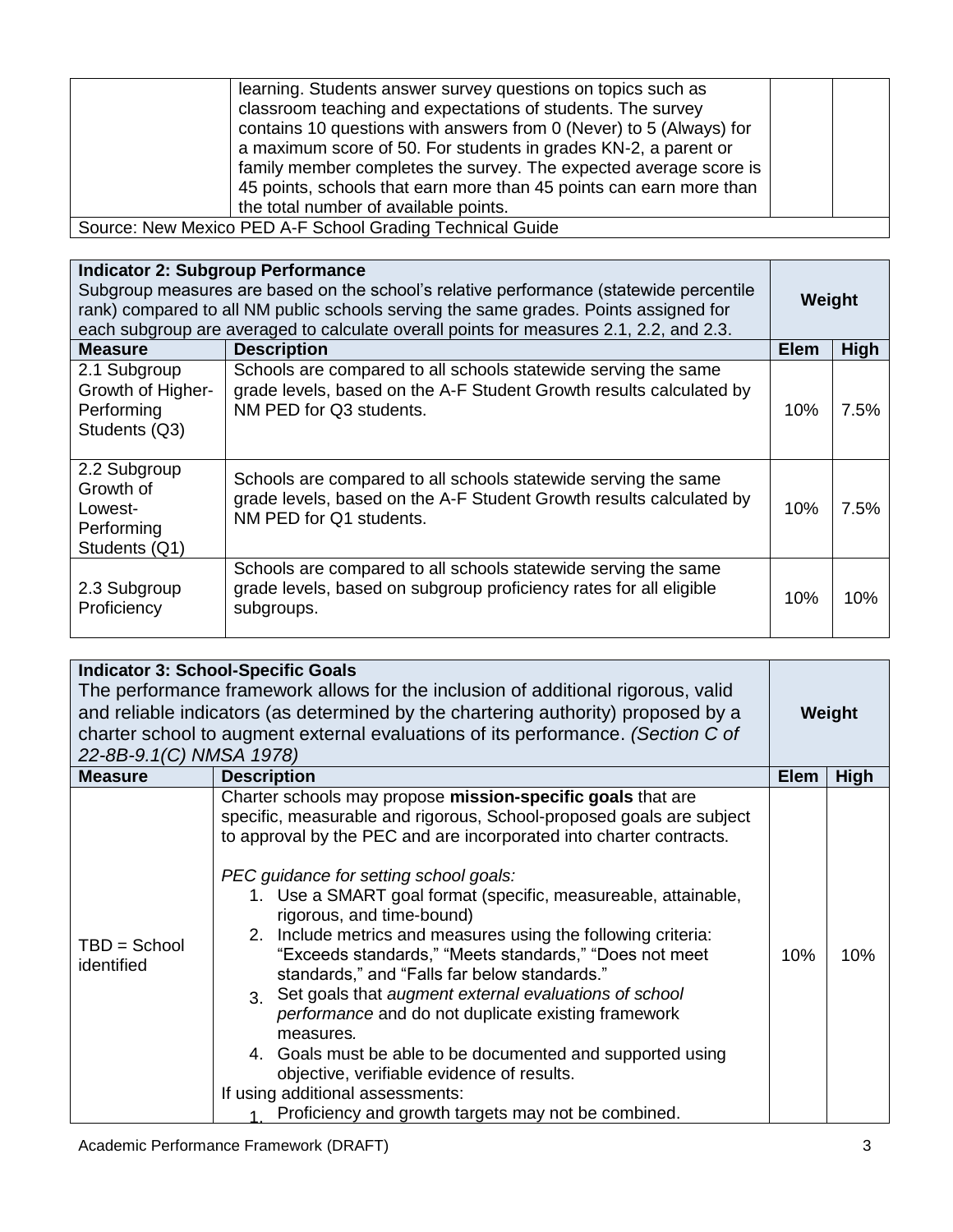| 2 Only utilize assessments that have been evaluated for rigor and<br>have a reporting format that can be verified for accuracy; the<br>appropriate PED bureaus and divisions should be consulted for<br>information on rigor and accuracy.<br>3 Additional assessments must be aligned to school mission. |  |  |
|-----------------------------------------------------------------------------------------------------------------------------------------------------------------------------------------------------------------------------------------------------------------------------------------------------------|--|--|
|-----------------------------------------------------------------------------------------------------------------------------------------------------------------------------------------------------------------------------------------------------------------------------------------------------------|--|--|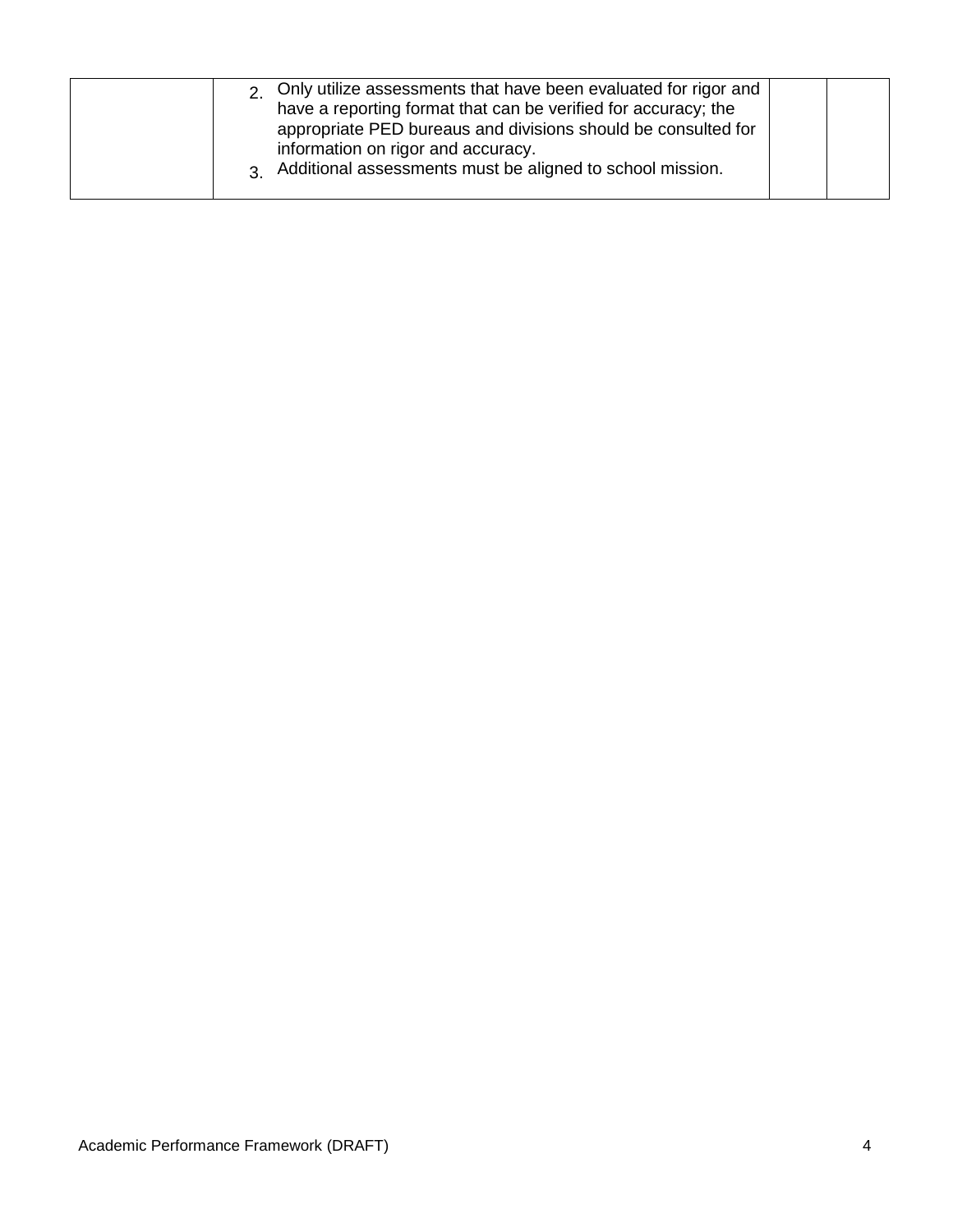## **Summary of Indicator Rating System and Assigned Points**

Schools receive up to 100 points for each academic measure. The average weighted points across the framework are used to assign the overall rating (tier).

| <b>Indicators</b>                                                         | <b>Description</b>                                                                                                                                                                                                                                                                        | <b>Rating Scale</b>                                                                                                                                | <b>Assigned Points</b>                                                                                                                                                           | <b>Total Weight?</b> |             |
|---------------------------------------------------------------------------|-------------------------------------------------------------------------------------------------------------------------------------------------------------------------------------------------------------------------------------------------------------------------------------------|----------------------------------------------------------------------------------------------------------------------------------------------------|----------------------------------------------------------------------------------------------------------------------------------------------------------------------------------|----------------------|-------------|
|                                                                           |                                                                                                                                                                                                                                                                                           |                                                                                                                                                    |                                                                                                                                                                                  | <b>Elem</b>          | <b>High</b> |
| Indicator 1:<br>Components from<br>NM A-F School<br><b>Grading System</b> | The PEC considers charter<br>school performance on each of<br>the components of the NM PED<br>A-F grading system                                                                                                                                                                          | A - F grade for each<br>component of the NM<br>grading system                                                                                      | $A = 100$ pts<br>$B = 75$ pts<br>$C = 50$ pts<br>$D = 25$ pts<br>$F = 0$ pts                                                                                                     | 60%                  | 65%         |
| Indicator 2:<br>Subgroup<br>Performance                                   | Subgroup measures are based<br>on the school's relative<br>performance (statewide<br>percentile rank) compared to all<br>NM public schools serving the<br>same grades. Points assigned<br>for each subgroup are averaged<br>to calculate overall points for<br>measures 2.1, 2.2, and 2.3 | State Percentile Rank (1-<br>100%)                                                                                                                 | <b>Equal to State Percentile</b><br>Rank (1-100 pts)                                                                                                                             | 30%                  | 25%         |
| Indicator 3: School-<br><b>Specific Goals</b>                             | Charter schools may propose<br>mission-specific goals and/or<br>supplemental academic goals<br>that are specific, measurable<br>and rigorous.                                                                                                                                             | Four rating categories:<br><b>Exceeds standard</b><br>2)<br>Meets standard<br>3)<br>Does not meet<br>standard<br>Falls far below<br>4)<br>standard | $Exceeds = 100 pts$<br>Meets $= 75$ pts<br>Does not meet $= 25$ pts<br>Falls far below $= 0$ pts<br>Or by alternative point<br>assignment agreed to by<br>charter school and PEC | 10%                  | 10%         |